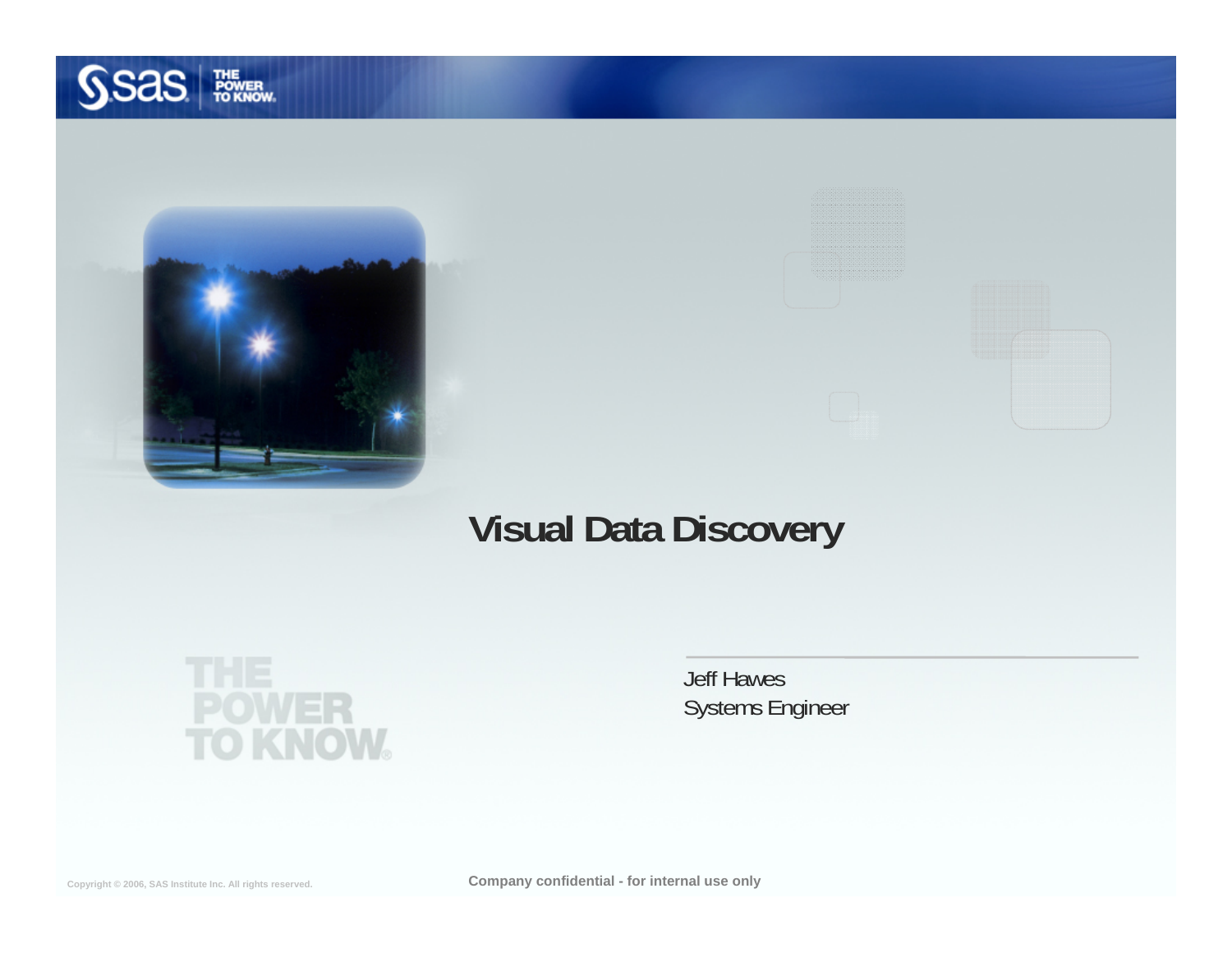

# Agenda

- **What is Visual Data Discovery?**
- $\mathcal{L}_{\mathcal{A}}$ Why use Visual Data Discovery?
- $\mathcal{L}_{\mathcal{A}}$ Components of Visual Data Discovery.
- $\mathcal{L}_{\mathcal{A}}$ Usage scenario demonstration
- $\mathcal{L}_{\mathcal{A}}$ Questions/Discussion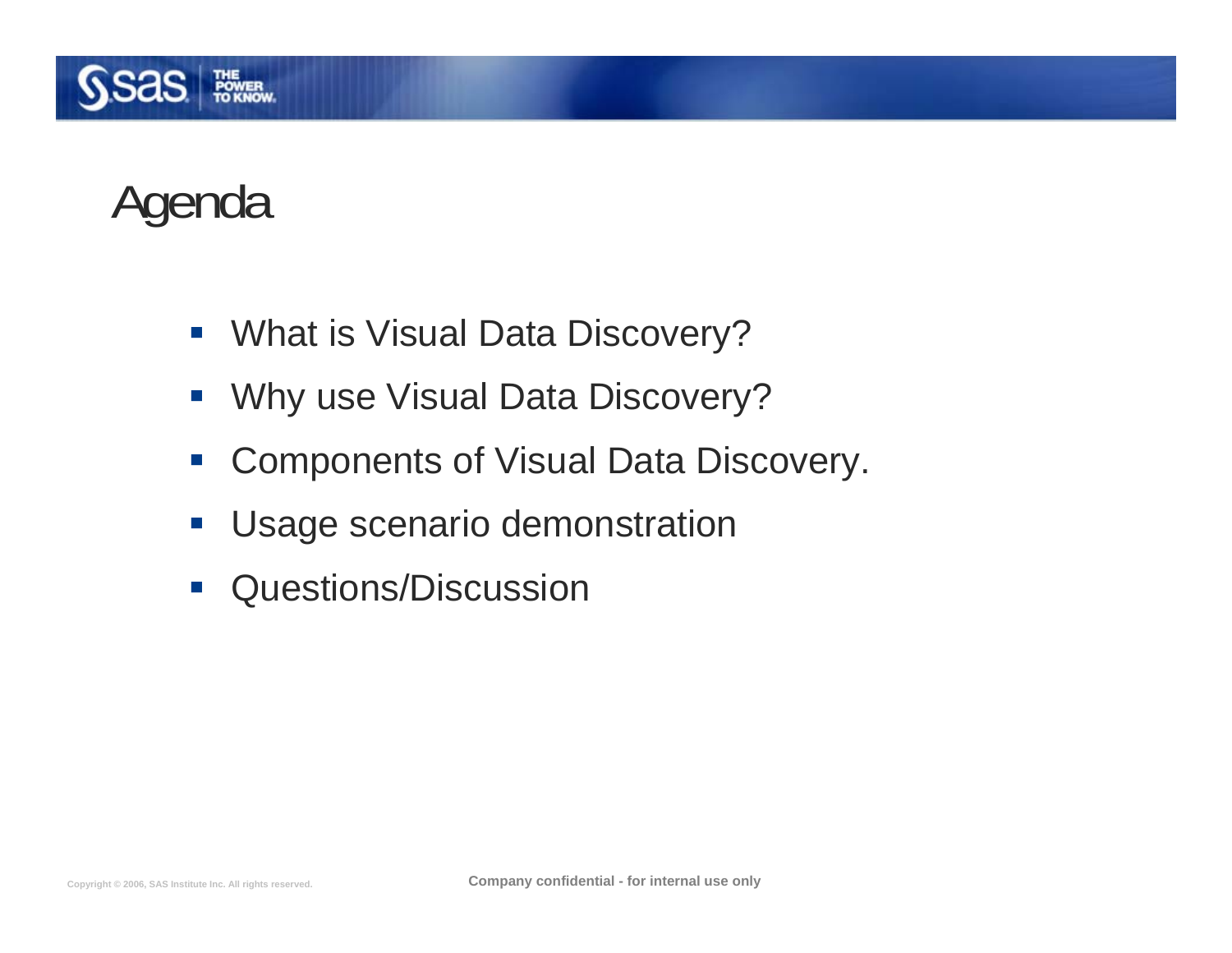

#### What is Visual Data Discovery?

- **Provides a point and click interface to advanced** analytic capabilities in SAS.
- **Advanced analytics provided through interactive** data visualization.
- **Provides SAS Server to manage large data sets** and visual clients to ease analytic work.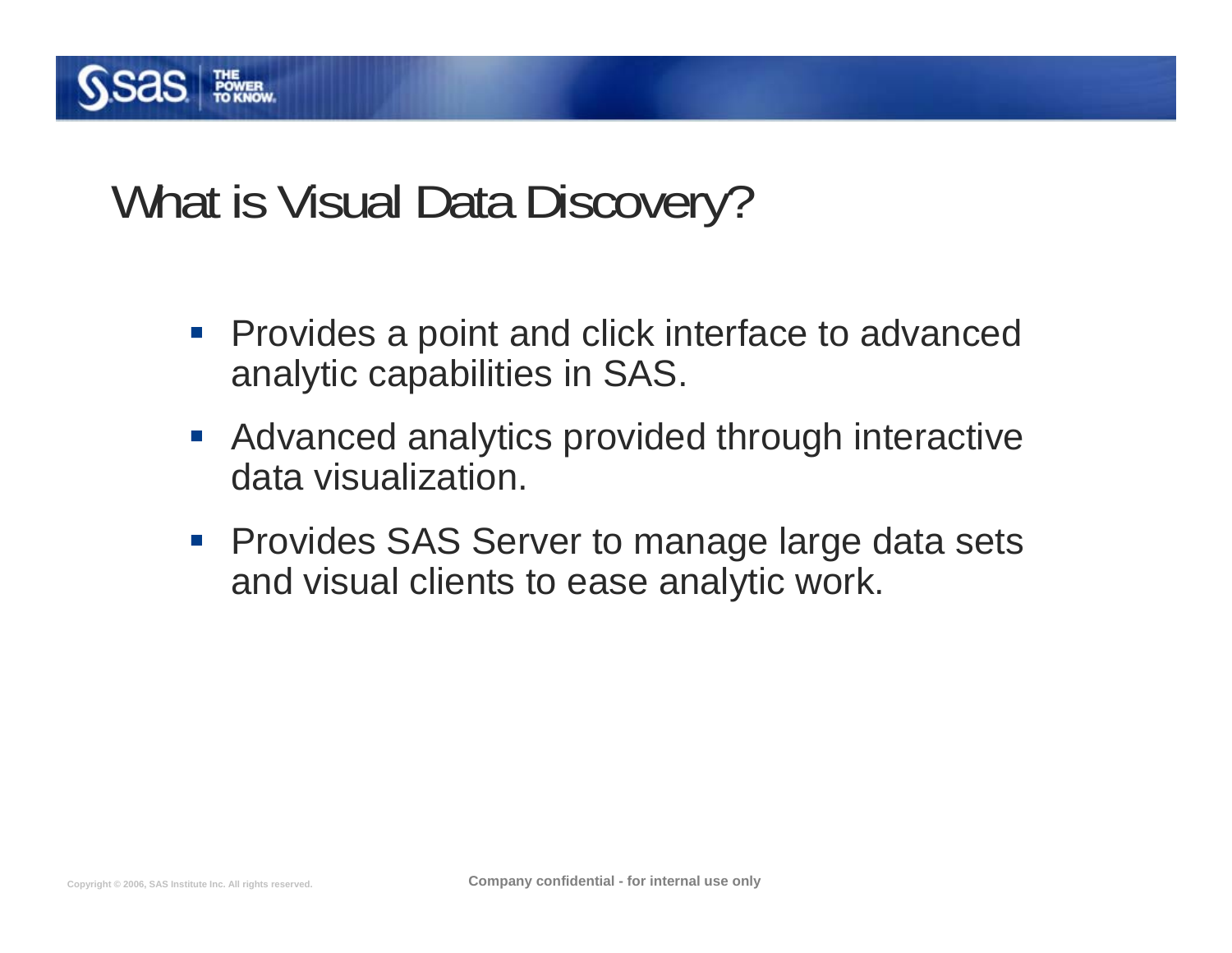

## Why use Visual Data Discovery?

- **Provides immediacy and responsiveness for** greater productivity.
- $\mathcal{L}^{\text{max}}$ Overcomes data limitations.
- $\mathbb{R}^2$  Comprehensive analytical environment for wide range of users.
- **Covers a wide range of user needs, from report** consumer to seasoned analyst.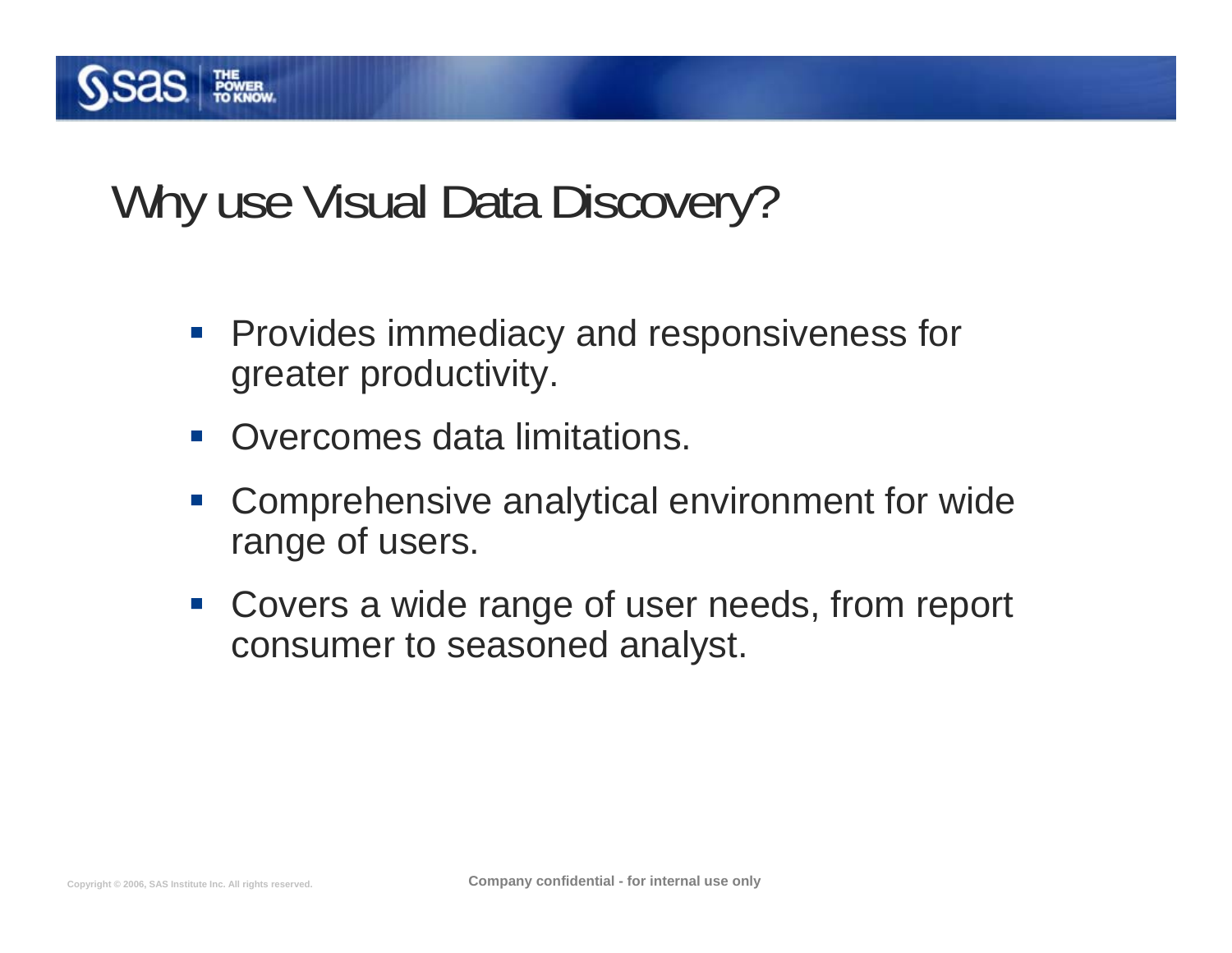

#### Components of Visual Data Discovery